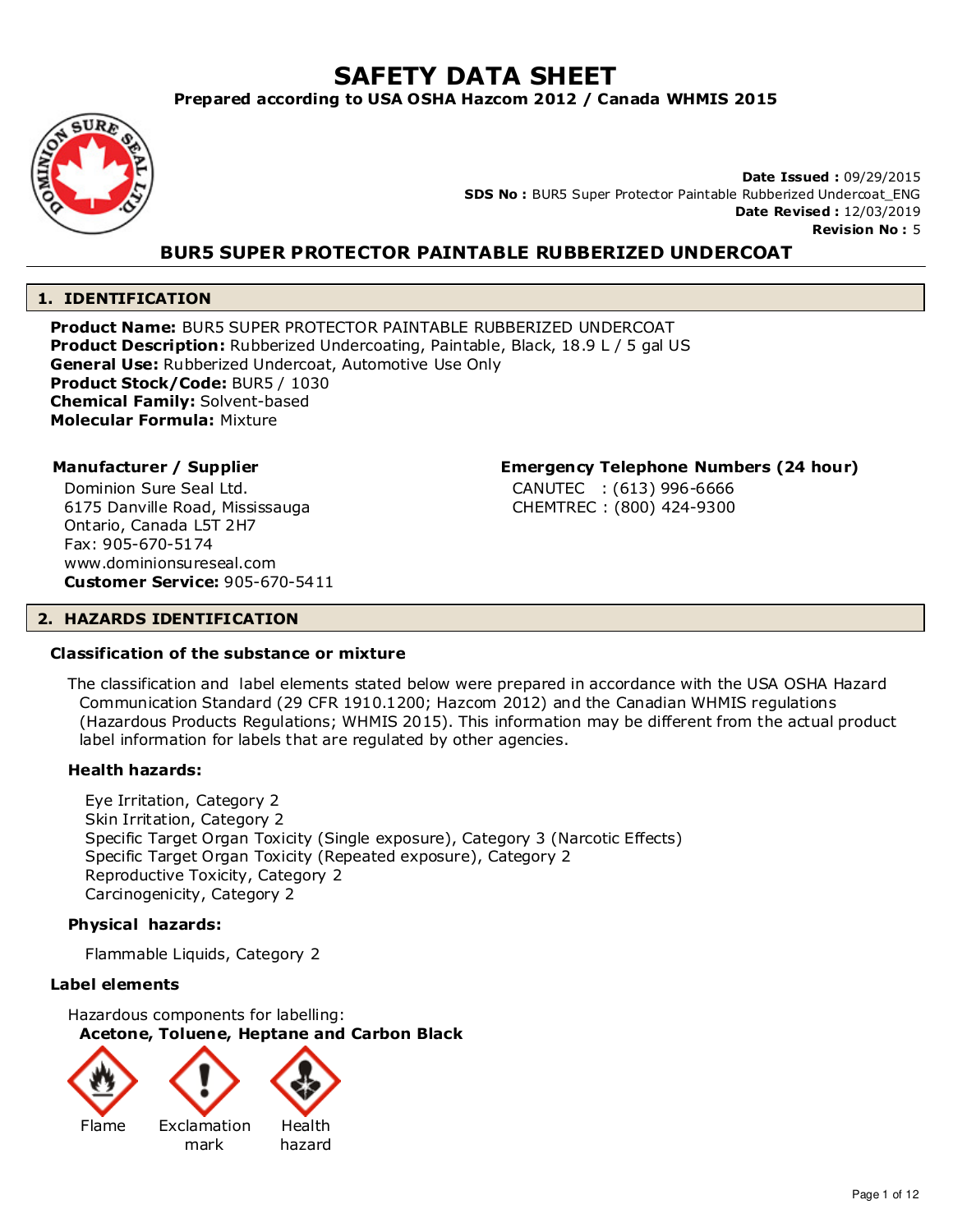# **Signal Word:** DANGER

# **Hazard statement(s)**

- H225: Highly flammable liquid and vapour.
- H319: Causes serious eye irritation.
- H315: Causes skin irritation.
- H336: May cause drowsiness or dizziness.
- H373: May cause damage to central nervous system through prolonged or repeated exposure.
- H361: Suspected of damaging the unborn child.
- H351: Suspected of causing cancer.

# **Precautionary statement(s)**

# **Prevention:**

- P201: Obtain special instructions before use.
- P202: Do not handle until all safety precautions have been read and understood.
- P210: Keep away from heat, hot surfaces, sparks, open flames and other ignition sources. No smoking.
- P240: Ground and bond container and receiving equipment.
- P241: Use explosion-proof electrical, ventilating and lighting equipment.
- P242: Use non-sparking tools.
- P243: Take action to prevent static discharges.
- P264: Wash hands thoroughly after handling.
- P260: Do not breathe mist, vapours or spray.
- P271: Use only outdoors or in a well-ventilated area.
- P280: Wear protective gloves and eye protection.

# **Response:**

P308+P313: IF exposed or concerned: Get medical advice/ attention.

P305+P351+P338: IF IN EYES: Rinse cautiously with water for several minutes. Remove contact lenses, if present and easy to do. Continue rinsing.

P337+P313: If eye irritation persists: Get medical advice/attention.

- P303+P361+P353: IF ON SKIN (or hair): Take off immediately all contaminated clothing. Rinse skin with water [or shower].
- P332+P313: If skin irritation occurs: Get medical advice/attention.
- P362+P364: Take off contaminated clothing and wash it before reuse.
- P304+P340: IF INHALED: Remove person to fresh air and keep comfortable for breathing.
- P312: Call a POISON CENTER or doctor/physician if you feel unwell.
- P370+P378: In case of fire: Use dry chemical or foam to extinguish.

# **Storage:**

P403+P235: Store in a well-ventilated place. Keep cool.

- P233: Keep container tightly closed.
- P405: Store locked up.

# **Disposal:**

P501: Dispose of contents/container in accordance with applicable local, regional and/or national regulations.

# **Hazards Not Otherwise Classified:** No data available.

# **Emergency Overview**

**Immediate concerns:** Flammable liquid and vapor. Harmful if inhaled. Possible risk of harm to the unborn child. Causes serious eye irritation. Moderately irritating to the skin. Vapours may cause drowsiness and dizziness.

# **Comments:** See sections 9 and 10 for more detailed information on physicochemical effects.

See section 11 for more detailed information on health effects.

See sections 12 for more detailed information on environmental effects.

The actual container label may not include the above label elements. The labeling shown above applies to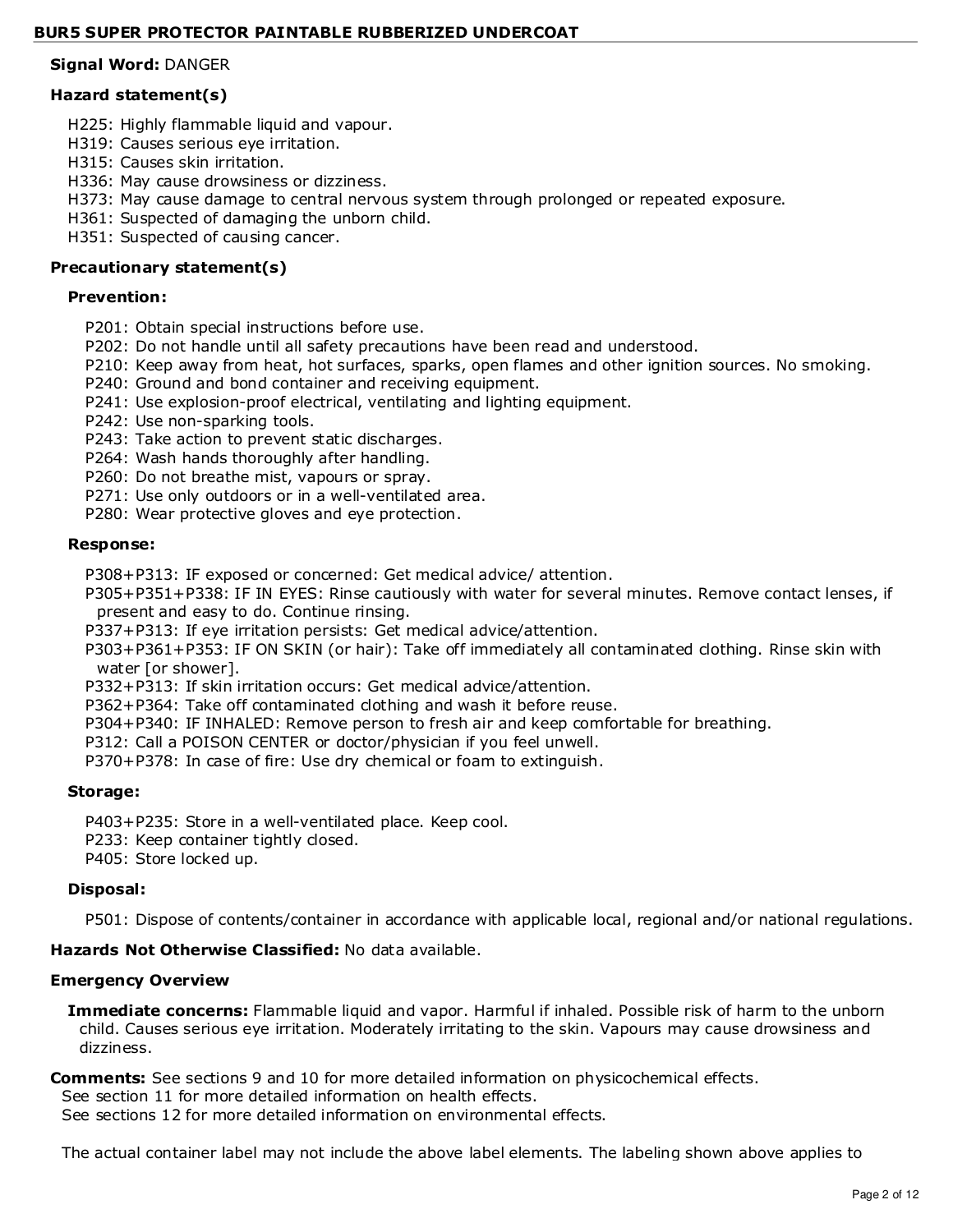products used solely for industrial / professional use.

Consumer products should be labeled in accordance with the Canadian Consumer Chemicals and Containers Regulations and US Consumer Product Safety Commission regulations. Consumer product labeling takes precedence over Canadian WHMIS 2015 and OSHA Hazcom 2012 Hazard Communication labeling.

# **3. COMPOSITION / INFORMATION ON INGREDIENTS**

| <b>Chemical Name</b>                                    | <b>Wt.%</b>   | <b>CAS number</b> |
|---------------------------------------------------------|---------------|-------------------|
| Acetone                                                 | $27 - 28$     | $67 - 64 - 1$     |
| Calcium carbonate                                       | $21 - 25$     | 1317-65-3         |
| Toluene                                                 | $19.5 - 20.5$ | 108-88-3          |
| Petroleum hydrocarbon resins (non-hazardous ingredient) | $14 - 16$     | 68131-77-1        |
| Styrene butadiene copolymer (non-hazardous ingredient)  | $8 - 10$      | $9003 - 55 - 8$   |
| Heptane                                                 | $2.5 - 3$     | 142-82-5          |
| Carbon Black                                            | $0.35 - 0.45$ | 1333-86-4         |
| Methanol                                                | $0.3 - 0.4$   | $67 - 56 - 1$     |

**Comments:** There are no additional ingredients present which, within the current knowledge of the supplier, are classified and contribute to the classification of the product and hence require reporting in this section.

# **4. FIRST AID MEASURES**

- **Eye Contact:** In case of contact, immediately flush eyes, keeping eyelids open, with plenty of water for at least 15 minutes. Get medical attention, if irritation persists.
- **Skin Contact:** Wash with soap and water. Get medical attention if irritation develops or persists. Remove contaminated clothing and wash before reuse.
- **Ingestion:** If swallowed, do NOT induce vomiting. Give victim a glass of water or milk. Call a physician or poison control center immediately. Never give anything by mouth to an unconscious person.
- **Inhalation:** Remove to fresh air. If not breathing, give artificial respiration. If breathing is difficult, give oxygen. Get immediate medical attention.

# **Signs and Symptoms of Overexposure**

- **Eye Contact:** Contact causes serious eye irritation. Symptoms may include pain, tearing, reddening and swelling accompanied by a stinging sensation and/or a feeling like that of fine dust in the eyes.
- **Skin Contact:** Contact causes skin irritation. Prolonged or repeated contact can result in defatting and drying of the skin which may result in skin irritation and dermatitis (rash).
- **Ingestion:** Substance may be harmful if swallowed. May cause irritation. Symptoms of ingestion may include abdominal pain, nausea, vomiting and diarrhea.
- **Inhalation:** High vapor or spray mist concentrations may be harmful if inhaled. May cause headaches and dizziness. High vapor concentrations may cause drowsiness.
- **Notes to Physician:** Treatment of overexposure should be directed at the control of symptoms and the clinical condition of the patient.

# **Additional Information:** No data available.

# **5. FIRE FIGHTING MEASURES**

**Flammable Properties:** Flammable Liquid. Can release vapors that form explosive mixtures at temperatures at or above the flash point. Product can be ignited by static discharge.

**Extinguishing Media:** Use alcohol foam, carbon dioxide, or water spray when fighting fires involving this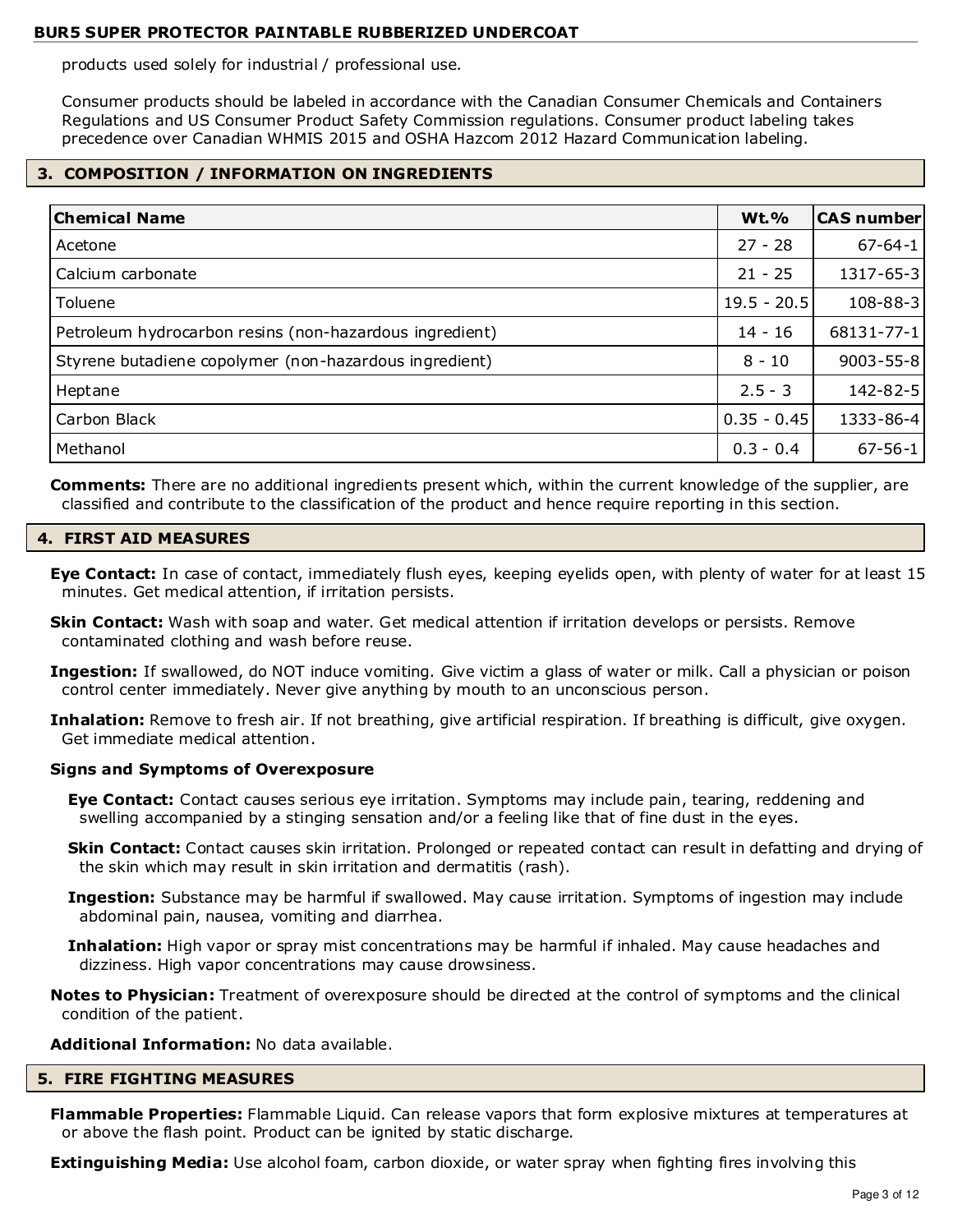material.

**Hazardous Combustion Products:** During a fire, irritating and highly toxic gases may be generated by thermal decomposition or combustion.

**Fire Fighting Procedures:** Containers can build up pressure if exposed to heat (fire).

**Fire Fighting Equipment:** As in any fire, wear self-contained breathing apparatus pressure-demand, (MSHA/NIOSH approved or equivalent) and full protective gear.

**Sensitivity to Static Discharge:** Product is sensitive to static discharge.

**Sensitivity to Mechanical Impact:** Product is not sensitive to mechanical impact.

#### **6. ACCIDENTAL RELEASE MEASURES**

**Small Spill:** Eliminate all ignition sources. Contain spilled liquid with sand or earth. DO NOT use combustible materials such as sawdust. Sweep up material being careful not to raise dust. Place in an appropriate disposal container and seal tightly.

#### **Environmental Precautions**

**Water Spill:** Do not flush to sewer.

**Land Spill:** Avoid runoff into storm sewers and ditches which lead to waterways.

**Special Protective Equipment:** Clean up spills immediately, observing precautions in Protective Equipment section 8.

# **7. HANDLING AND STORAGE**

**General Procedures:** Comply with all national, state, and local codes pertaining to the storage, handling, dispensing, and disposal of flammable liquids. Ensure thorough ventilation of stores and work areas.

**Handling:** Do not use in the presence of open flame or spark. Use only in a well ventilated area. Wear recommended personal protective equipment. Keep container closed when not in use. Avoid breathing vapours or mist. Avoid contact with eyes, skin, and clothing. After handling, always wash hands thoroughly with soap and water.

**Storage:** Store away from heat, sparks, open flames, strong oxidizing agents and direct sunlight. Protect from physical damage. Keep container tightly closed and in a well-ventilated place. Store in a cool place.

# **8. EXPOSURE CONTROLS / PERSONAL PROTECTION**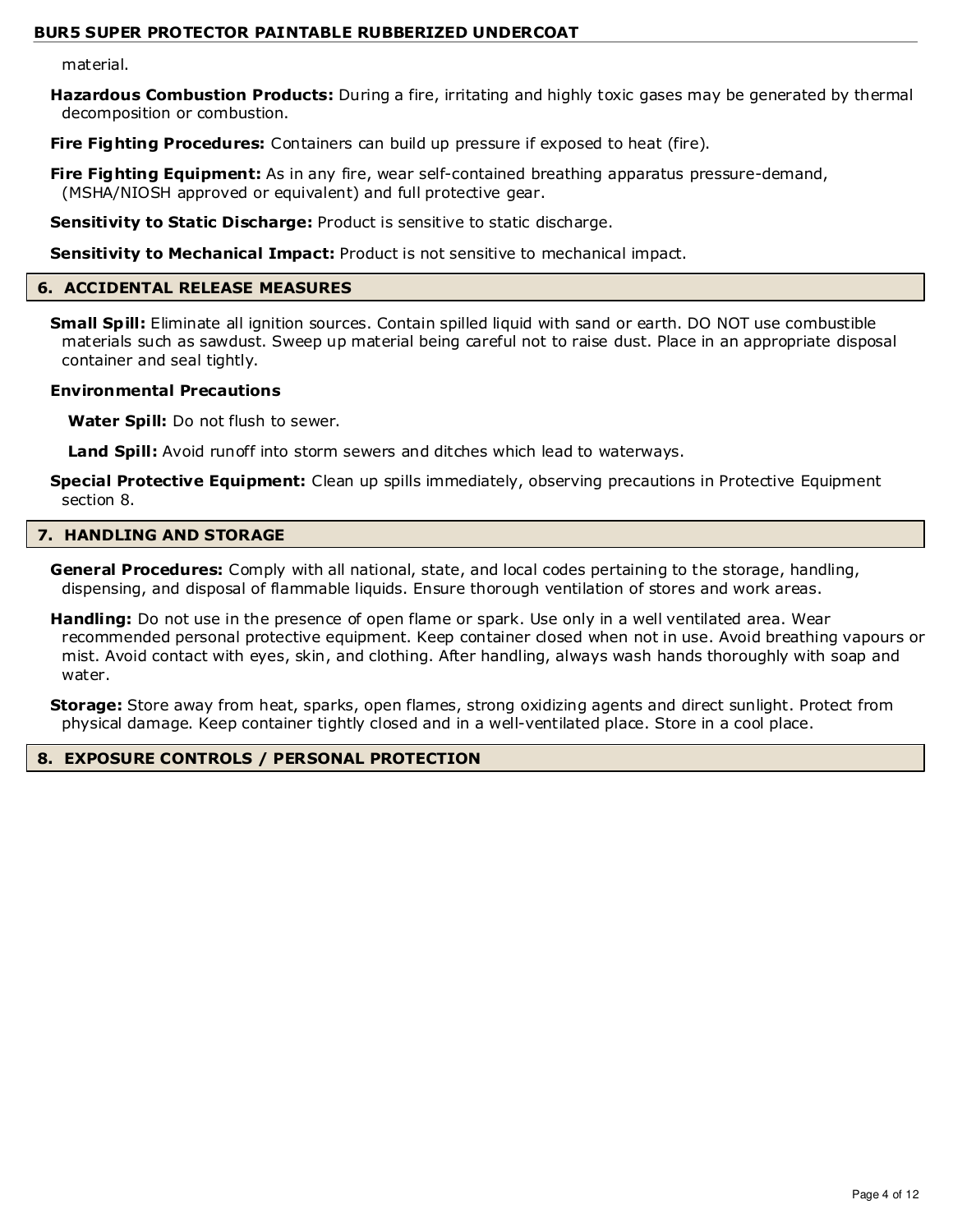#### **Exposure Guidelines OSHA / WHMIS 2015 HAZARDOUS COMPONENTS Occupational Exposure Limits Chemical Name Chemical Name Propose the Chemical Name Propose in the Type Propose in the mg/m<sup>3</sup>** Acetone **OSHA PEL | TWA | 1000 | 2400 ACGIH TLV TWA** | 500 | 1188 **STEL** 750 1782 **NIOSH REL | TWA | 250 | 590** Calcium carbonate **OSHA PEL TWA**  $[1]$  15  $[1]$ **TWA**  $[2]$   $\begin{bmatrix} 5 \\ 2 \end{bmatrix}$ **NIOSH REL TWA**  $[3]$  10  $[3]$ **TWA**  $[4]$   $[5]$   $[4]$ Toluene **OSHA PEL TWA** 200 -- **STEL** 300 --**ACGIH TLV**  $\begin{array}{|c|c|c|c|c|} \hline \textbf{1} & \textbf{20} & \textbf{1} & \textbf{25} \ \hline \end{array}$ **NIOSH REL TWA** 100 375 **STEL** 150 560 Heptane **OSHA PEL**  $\vert$  **TWA**  $\vert$  500  $\vert$  2000 **ACGIH TLV TWA** 400 --**STEL** 500 --Carbon Black **OSHA PEL | TWA | -- | 3.5 ACGIH TLV TWA** -- [5] 3.5 [5] **NIOSH REL TWA** -- 3.5 **Footnotes: 1**. Dust - total fraction. **2**. Dust - respirable fraction. **3**. Total particulates. **4**. Respirable fraction.

**5**. Inhalable particulate matter.

**Engineering Controls:** Use general or local exhaust ventilation to maintain air concentrations below recommended exposure limits.

# **Personal Protective Equipment**

**Eyes and Face:** Wear safety glasses with side shields (or goggles). Contact lenses should not be worn when working with this product. Eye wash fountains should be readily available to areas of use and handling.

**Skin Contact:** Wear chemical resistant gloves.

**Respiratory:** If engineering controls do not maintain airborne concentrations below recommended exposure limits, an approved respirator must be worn. Respirator type: NIOSH/MSHA approved air purifying respirator with an organic vapor cartridge or canister may be permissible under certain circumstances where airborne concentrations are expected to exceed exposure limits. Protection provided by air purifying respirators is limited. Use a positive pressure air supplied respirator if there is any potential for an uncontrolled release, exposure levels are not known, or any other circumstances where air purifying respirators may not provide adequate protection.

**Protective Clothing:** Wear protective clothing as necessary to prevent contact.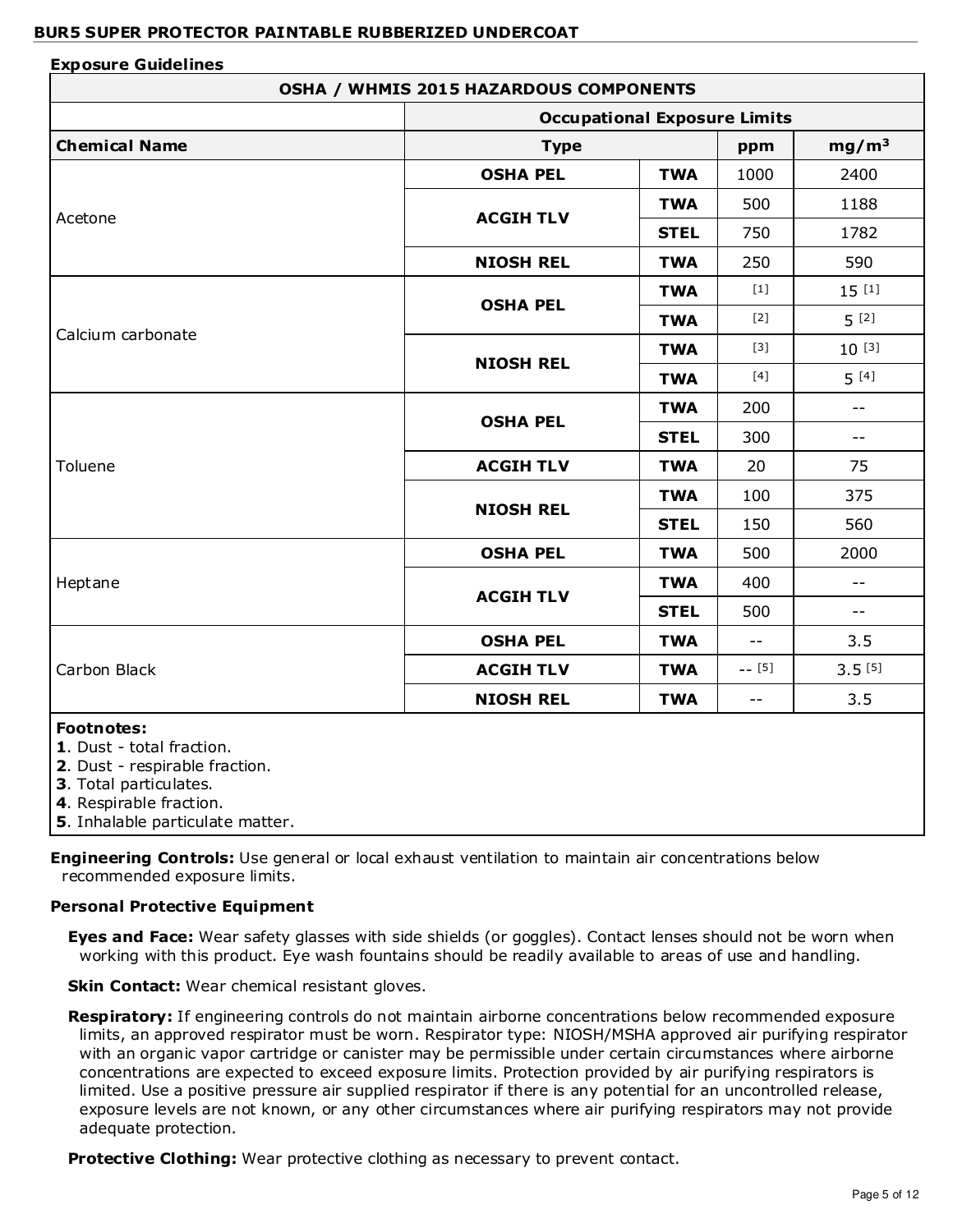**Work Hygienic Practices:** Use good personal hygiene practices. Wash hands before eating, drinking, smoking, or using toilet facilities. Promptly remove soiled clothing/wash thoroughly before reuse.

# **9. PHYSICAL AND CHEMICAL PROPERTIES**

| <b>Physical State</b>                               | : Liquid                                         |
|-----------------------------------------------------|--------------------------------------------------|
| Odor                                                | : Ketone                                         |
| <b>Odor Threshold</b>                               | : No data available.                             |
| <b>Appearance</b>                                   | : Thixotropic liquid                             |
| Color                                               | : Black                                          |
| pH                                                  | : Not Applicable                                 |
| % Volatiles                                         | : 49 to 51 % w/w                                 |
| <b>Flash Point and Method</b>                       | : -18°C Setaflash Closed Cup                     |
| <b>Flammable Limits</b>                             | : 1.0 to 12.8                                    |
| Notes: Based on data for acetone.                   |                                                  |
| Autoignition Temperature : 480°C                    |                                                  |
| Notes: Based on data for acetone.                   |                                                  |
| <b>Vapor Pressure</b>                               | : 24 kPa (184 mm Hg) [Acetone] at $20^{\circ}$ C |
| <b>Vapor Density</b>                                | $:$ > 1 (air = 1)                                |
| <b>Boiling Point</b>                                | $: 56 °C$ (Acetone)                              |
| <b>Freezing Point</b>                               | : No data available.                             |
| <b>Melting Point</b>                                | : No data available.                             |
| <b>Solubility in Water</b>                          | : Partial                                        |
| <b>Evaporation Rate</b><br>$(n$ -butyl acetate = 1) | : > 1                                            |
| <b>Density</b>                                      | : 1.05 to 1.10 g/ml at 20°C                      |
| <b>Viscosity</b>                                    | : 4000 to 6000 cps                               |
| <b>VOC Content</b>                                  | : 415 g/l (3.46 lb/gal), less exempt solvents    |
| <b>Oxidizing Properties</b>                         | : None                                           |
| <b>Comments:</b>                                    |                                                  |
| <b>VOC Compliance Statement</b>                     |                                                  |
| $Aright = 1 V0C1$                                   | $2250$ all (2.16 lb/ash)                         |

| $\le$ 259 g/l (2.16 lb/gal)                                        |
|--------------------------------------------------------------------|
| <415 g/l $(3.46 \text{ lb/gal})$ , less exempts                    |
| 23.5 % w/w maximum                                                 |
| 1.05 to 1.10 $q/ml$                                                |
| 49 to 51 % w/w                                                     |
| 27.0 % w/w; 37.6 % v/v (acetone)                                   |
| VOC Concentration Limits for Automotive Refinishing                |
| Products Regulations - Canada                                      |
| Underbody Coating                                                  |
| The product VOC content meets the 430 $g/I$ (3.6 lb/gal) limit for |
| Underbody Coatings. Canada compliant. Do not thin with solvents    |
|                                                                    |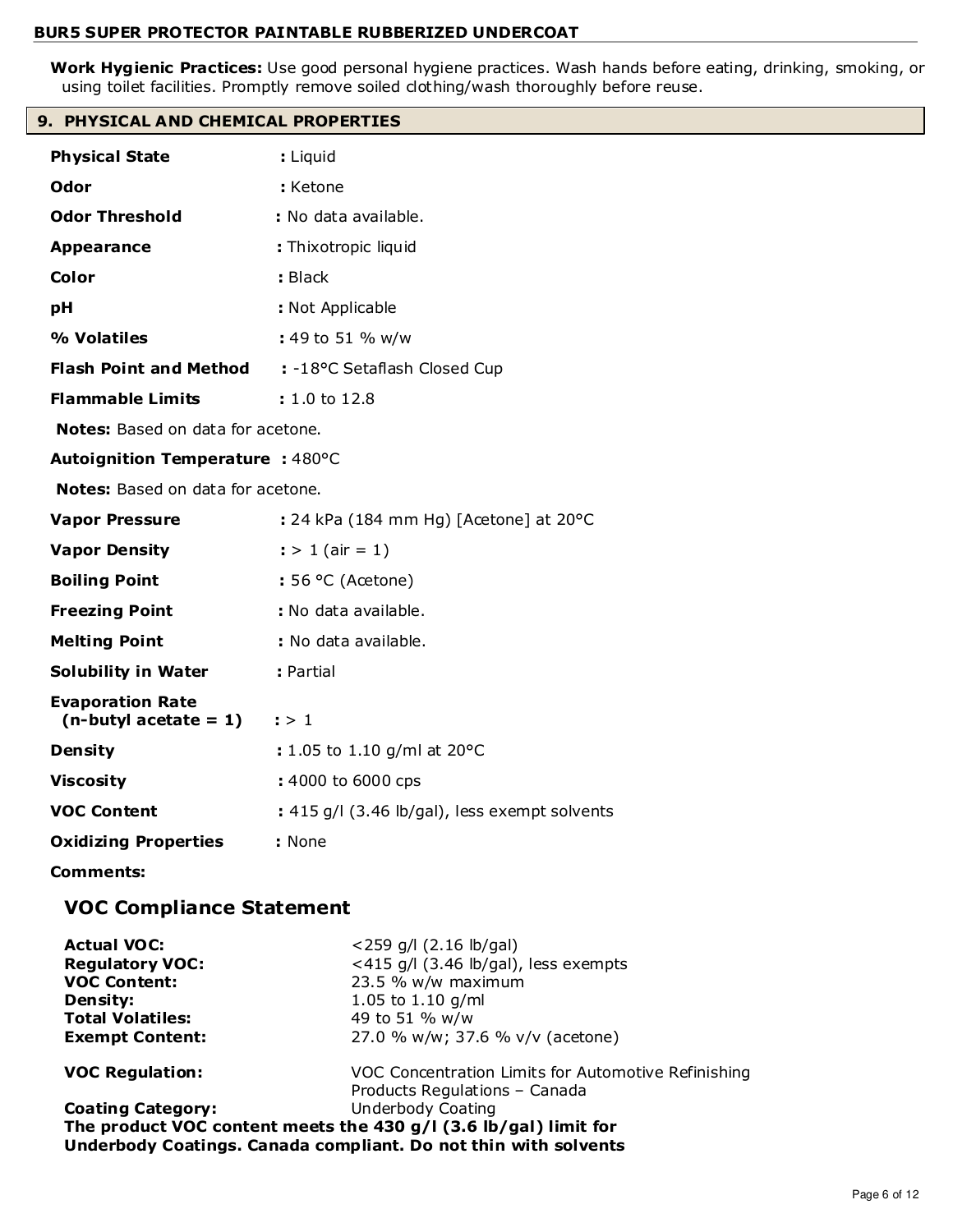**VOC Regulation:** Automotive Refinish Coatings – California **Coating Category:** Underbody Coating **The product VOC content meets the 430 g/l (3.6 lb/gal) limit for Underbody Coatings. California compliant. Do not thin with solvents**

**VOC Regulation:** U.S. EPA – Automotive Refinish Coatings – National Rule **Coating Category:** Specialty Coatings (Underbody Coatings) **The product VOC content meets the U.S.EPA 840 g/l (7.0 lb/gal) limit for Specialty Coatings.**

# **10. STABILITY AND REACTIVITY**

**Reactive Hazard :** No

**Hazardous Polymerization:** Not expected to occur.

**Stability:** Stable.

**Conditions to Avoid:** Keep away from flames and incompatible materials. Keep away from flames and any object that sparks.

**Possibility of Hazardous Reactions:** No data available.

**Hazardous Decomposition Products:** Carbon Monoxide and other toxic vapors.

**Incompatible Materials:** Oxidizing materials.

# **11. TOXICOLOGICAL INFORMATION**

#### **Acute Toxicity**

| <b>Chemical Name</b> | Oral $LD_{50}$ mg/kg(rat)                | Dermal LD <sub>50</sub> mg/kg(rabbit) | Inhalation $LC_{50}$ mg/l                          |
|----------------------|------------------------------------------|---------------------------------------|----------------------------------------------------|
| Acetone              | 8400<br>5250(mouse)<br>5300 (rabbit)     | >15,700                               | 50.1(rat;8h)<br>44.0(mouse; 4h)                    |
| Calcium carbonate    | 6450(rat)<br>6450(mouse)                 | No data available.                    | No data available.                                 |
| Toluene              | 7000<br>6400<br>5500                     | 12,270                                | 49.0(rat;4h)<br>30.0(mouse; 2h)<br>19.9(mouse; 7h) |
| Heptane              | No data available.                       | No data available.                    | 103(rat;4h)                                        |
| Carbon Black         | > 15,400                                 | > 3000                                | Not Applicable                                     |
| Methanol             | $6200$ (rat)<br>5630(rat)<br>7300(mouse) | 15,800                                | 83.9(rat;4h)                                       |

Acute Toxicity - Dermal LD<sub>50</sub>: Based on available ingredient data, the classification criteria for Acute Dermal Toxicity are not met for this mixture. The calculated ATE is >2000 mg/kg.

**Acute Toxicity - Oral LD50:** Based on available ingredient data, the classification criteria for Acute Oral Toxicity are not met for this mixture. The calculated ATE is >2000 mg/kg.

**Acute Toxicity - Inhalation LC50:** Based on available ingredient data, the classification criteria for Acute Toxicity - inhalation are not met for this mixture. The calculated ATE is >20 mg/l/4h (vapours) and >5 mg/l/4h (mists). High vapor concentrations may be harmful if inhaled. Excessive vapor concentrations are attainable. Saturated vapors can be encountered in confined spaces and/or under conditions of poor ventilation.

**Notes:** < 5% of the mixture consists of an ingredient or ingredients of unknown acute toxicity. No additional toxicology information is available for this product itself. (See Component Toxicity Information). **Primary Routes of Entry:**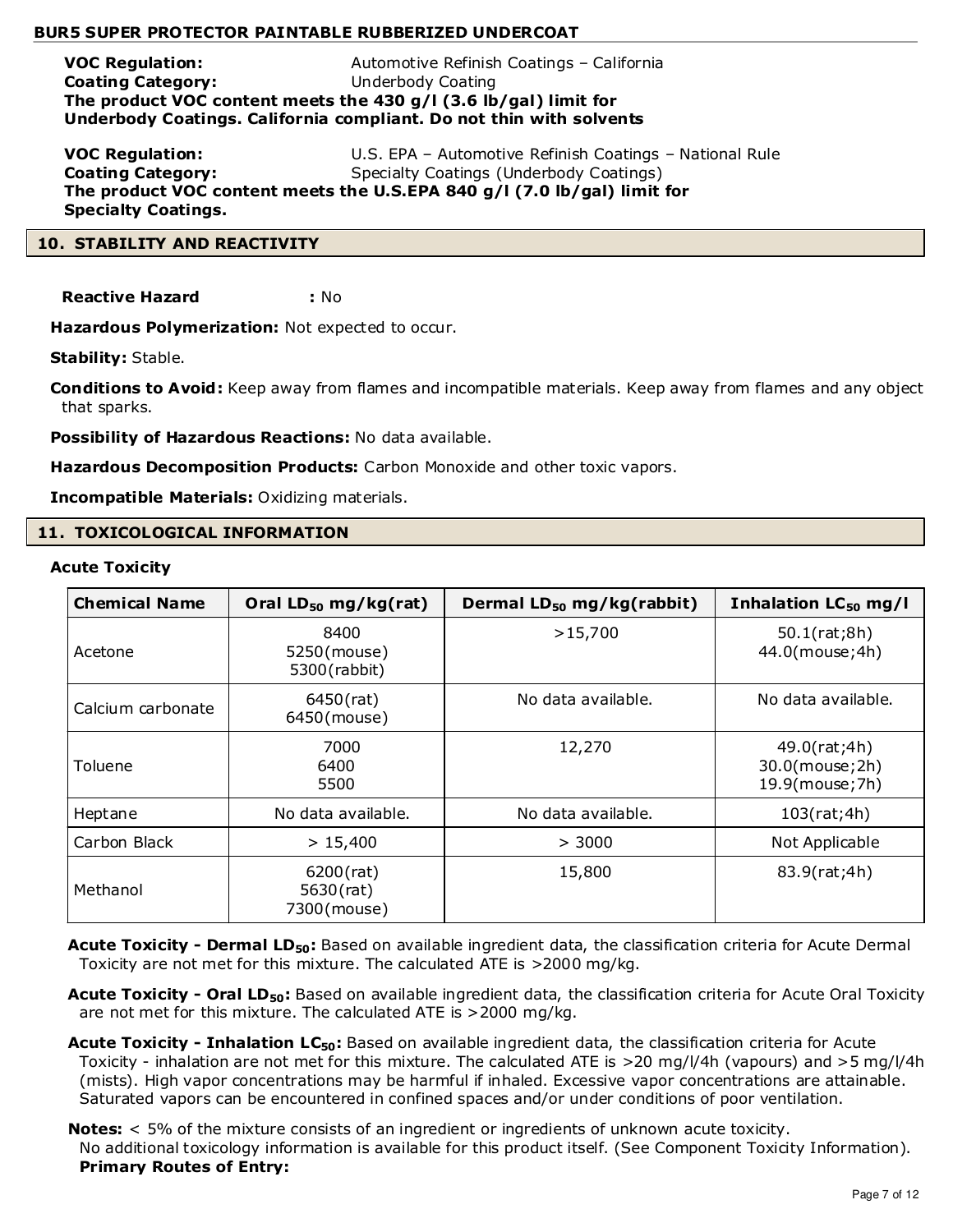Eye contact. Inhalation. Skin contact. Ingestion.

- **Skin Irritation / Corrosion:** Contains: Toluene. Causes skin irritation. The mixture is classified as: Skin Irritant, category 2, based on summation of ingredient data (>10% ingredients classified as skin irritant, category 2). Prolonged or repeated contact can result in defatting and drying of the skin which may result in skin irritation and dermatitis (rash).
- **Eye Irritation / Serious Eye Damage:** Contains: Acetone. Contact causes serious eye irritation. The mixture is classified as: Eye Irritant, category 2, based on summation of ingredient data (>10% ingredients classified as eye irritant, category 2). Liquid, aerosols and vapors of this product are irritating and can cause pain, tearing, reddening and swelling accompanied by a stinging sensation and/or a feeling like that of fine dust in the eyes.
- **Respiratory / Skin Sensitizer:** Based on available data, the classification criteria for respiratory sensitization are not met for this mixture (< 0.1% ingredients classified as a respiratory sensitizer, category 1 or sub-category 1A and < 1.0% ingredients classified as a respiratory sensitizer, sub-category 1B).

Based on available data, the classification criteria for skin sensitization are not met for this mixture (< 0.1% ingredients classified as a skin sensitizer, category 1 or sub-category 1A and < 1.0% ingredients classified as a skin sensitizer, sub-category 1B).

**Germ Cell Mutagenicity:** Based on available data, the classification criteria for Germ Cell Mutagenicity are not met for this mixture (< 0.1% ingredients classified as Germ Cell Mutagen, category 1A or 1B and < 1.0% ingredients classified as Germ Cell Mutagen, category 2).

| <b>Chemical Name</b>                                       |      | NTP status   IARC status   OSHA status | <b>Other</b>  |
|------------------------------------------------------------|------|----------------------------------------|---------------|
| Acetone                                                    |      |                                        | A4<br>(ACGIH) |
| Calcium carbonate                                          | $ -$ |                                        |               |
| Toluene                                                    | 3    |                                        | A4<br>(ACGIH) |
| Petroleum hydrocarbon resins (non-hazardous<br>ingredient) | $ -$ |                                        |               |
| Heptane                                                    |      |                                        |               |
| Carbon Black                                               | 2B   |                                        | A3<br>(ACGIH) |
| Methanol                                                   |      |                                        |               |

# **Carcinogenicity**

**Notes:** Contains: Carbon Black. Carbon black is listed as Group 2B (possibly carcinogenic to humans). The mixture is classified as: Carcinogenicity, category 2 based on ingredient data using the applicable cutoff/concentration limits ( $\geq 0.1\%$  ingredients classified as a Carcinogen, category 2).

Reproductive Toxicity: The mixture is classified as: Reproductive Toxicity, category 2 based on ingredient data using the applicable cut-off/concentration limits ( $\geq 0.1\%$  ingredients classified as Reproductive Toxicity, category 2). May cause adverse reproductive effects. Possible risk of harm to the unborn child (Toluene).

- **Specific Target Organ Toxicity Single Exposure:** Contains: Acetone and Toluene. The mixture is classified as: Specific Target Organ Toxicity - Single Exposure, category 3, based on summation of ingredient data using the applicable cut-off/concentration limits ( $\geq$  20% summation of all ingredients classified as Specific Target Organ Toxicity - Single Exposure, category 3 [Narcotic Effects]). Can cause central nervous system depression (including unconsciousness). High vapor concentrations may cause drowsiness. May cause headaches and dizziness.
- **Specific Target Organ Toxicity Repeated Exposure:** The mixture is classified as: Specific Target Organ Toxicity - Repeated Exposure, category 2, based on ingredient data using the applicable cut-off/concentration limits (≥ 1.0% ingredients classified as Specific Target Organ Toxicity - Repeated Exposure, category 2). Prolonged inhalation may be harmful. Chronic exposure to organic solvents such as Toluene have been associated with various neurotoxic effects including permanent brain and nervous system damage. Symptoms include: loss of memory, loss of intellectual ability, and loss of coordination. Prolonged or repeated contact can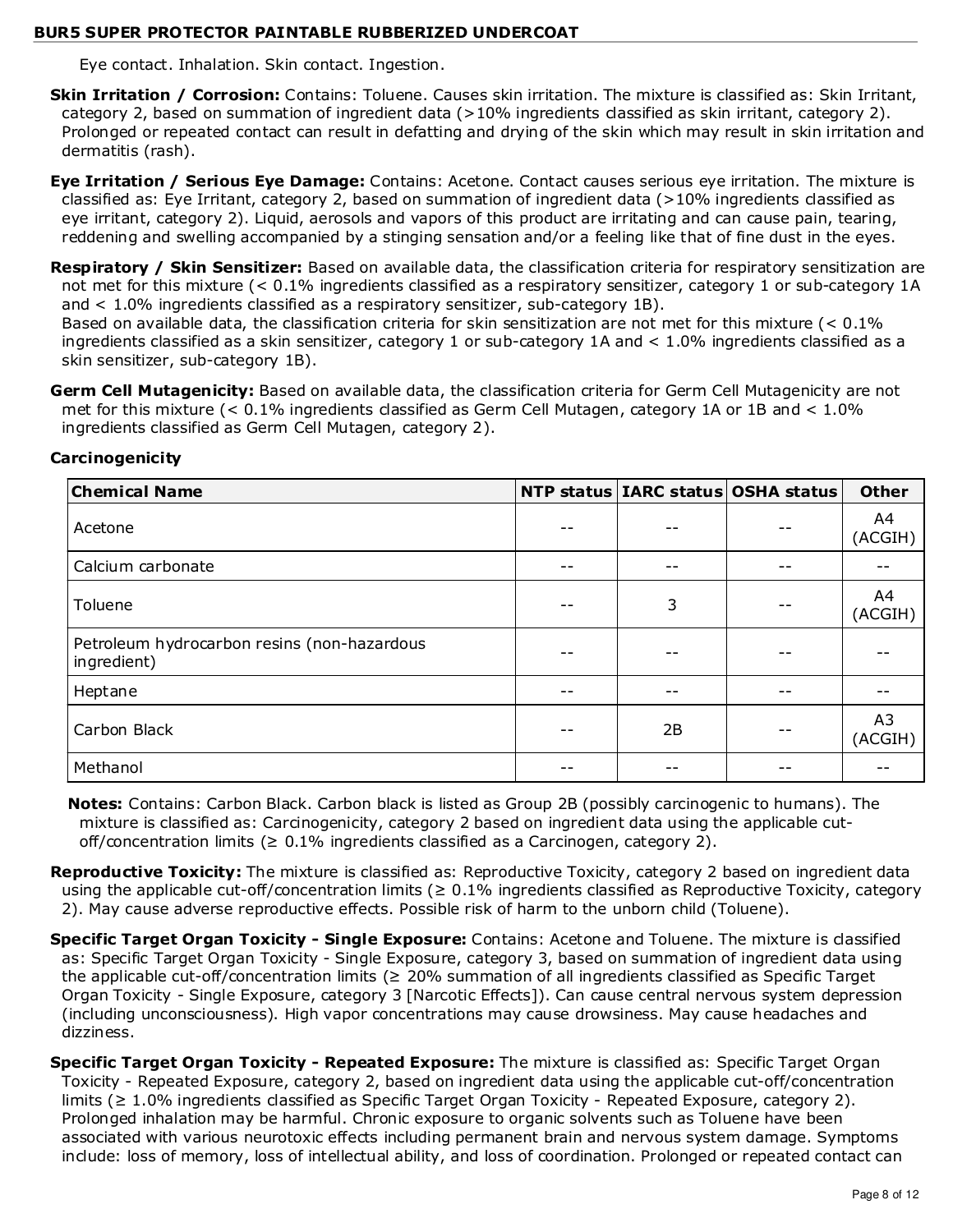result in defatting and drying of the skin which may result in skin irritation and dermatitis (rash).

**Aspiration Hazard:** Based on available data, the classification criteria for Aspiration Hazard are not met for this mixture (< 10% ingredients classified as an Aspiration Hazard, category 1 and/or mixture viscosity > 20.5 mm<sup>2</sup>/s at 40 °C).

# **12. ECOLOGICAL INFORMATION**

**Environmental Data:** No data available.

**Ecotoxicological Information:** No data available.

**Bioaccumulation/Accumulation:** No data available.

**Distribution:** No data available.

**Aquatic Toxicity (Acute):** No data available.

**Chemical Fate Information:** No data available.

#### **13. DISPOSAL CONSIDERATIONS**

**Disposal Method:** Comply with applicable local, state or international regulations concerning solid or hazardous waste disposal and/or container disposal. Do not discharge substance/product into sewer system.

**Product Disposal:** Empty containers retain product residue; observe all precautions for product. Decontaminate containers prior to disposal.

#### **14. TRANSPORT INFORMATION**

# **DOT (Department of Transportation)**

| <b>Proper Shipping Name</b>             | $:$ PAINT |  |  |
|-----------------------------------------|-----------|--|--|
| <b>Primary Hazard Class/Division: 3</b> |           |  |  |
| <b>UN/NA Number</b>                     | : 1263    |  |  |
| <b>Packing Group</b>                    | : H       |  |  |

# **Other Shipping Information:**

For products with an inner packaging < 5.0 L, this product may be shipped as a Limited Quantity.

# **Vessel (IMO/IMDG)**

| <b>Shipping Name</b>                    | : PAINT |  |  |  |
|-----------------------------------------|---------|--|--|--|
| UN/NA Number                            | : 1263  |  |  |  |
| <b>Primary Hazard Class/Division: 3</b> |         |  |  |  |
| <b>Packing Group</b>                    | : H     |  |  |  |
| <b>Marine Pollutant</b>                 | : None  |  |  |  |

**Note:** For products with an inner packaging < 5.0 L, this product may be shipped as a Limited Quantity.

# **Canadian Transportation of Dangerous Goods Regulations**

| <b>Shipping Name</b> | $:$ PAINT |
|----------------------|-----------|
|                      |           |

| UN/NA Number | : 1263 |
|--------------|--------|
|              |        |

**Primary Hazard Class/Division:** 3

**Packing Group : II** 

# **TDG Note:**

For products with an inner packaging < 5.0 L, this component may be shipped as a Limited Quantity as per TDG Section 1.17.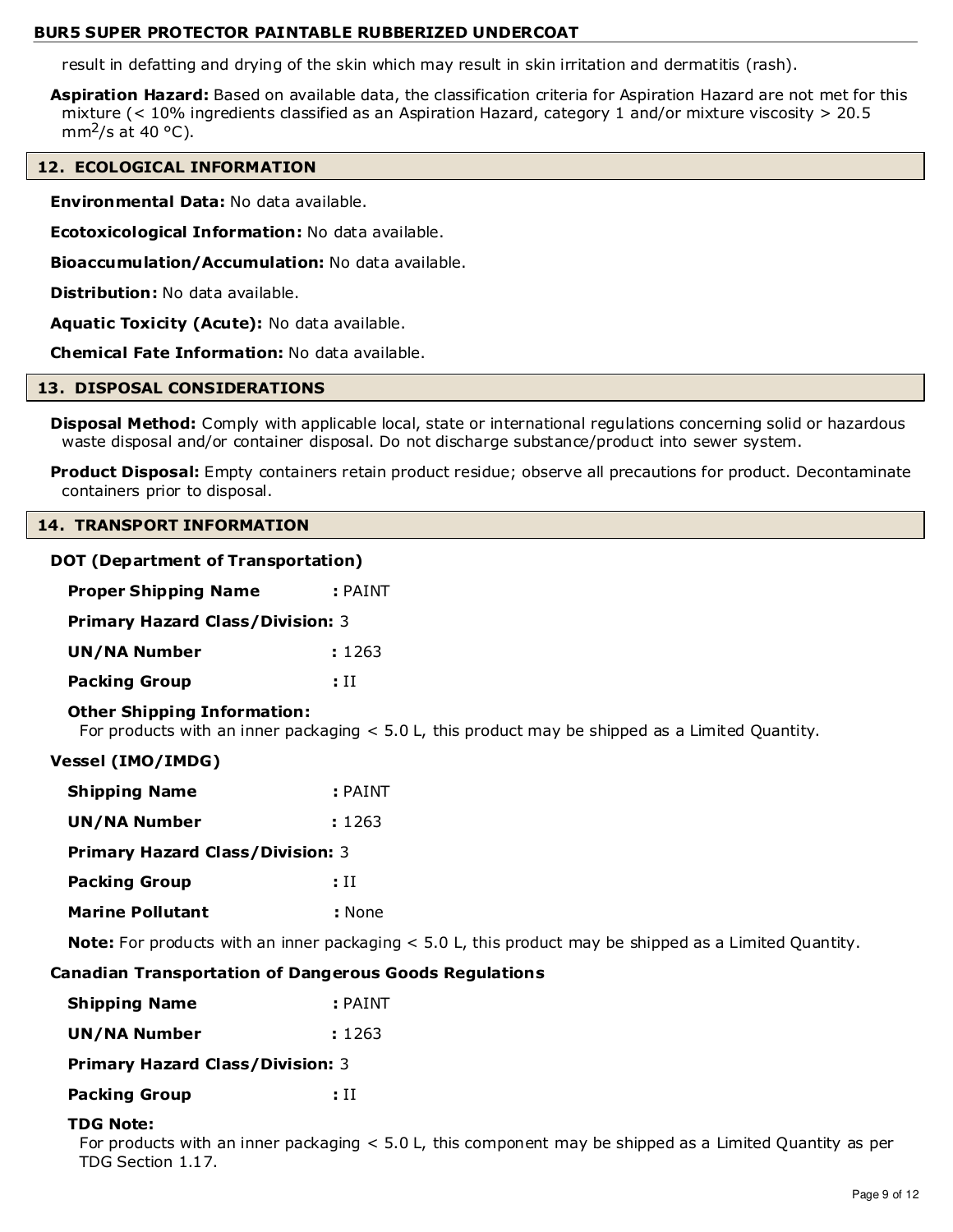# **15. REGULATORY INFORMATION**

#### **UNITED STATES**

#### **SARA Section 311/312 Hazard Categories**

**311/312 HEALTH HAZARDS:** Carcinogenicity, Eye Irritation, Narcotic Effects, Reproductive Toxicity, Skin Irritation, Target Organ Toxicity (Repeated exposure)

#### **311/312 Physical Hazards:** Flammable Liquids

#### **EPCRA Section 313 Toxic Chemicals**

| Chemical Name | <b>Wt.%</b>           | <b>CAS nu</b><br>mber |
|---------------|-----------------------|-----------------------|
| Toluene       | 19.5 - 20.5  108-88-3 |                       |

#### **EPCRA Section 302 Extremely Hazardous Substances**

#### **EPCRA Status:**

This product contains no listed extremely hazardous substances that are subject to the reporting requirements of SARA Title III, Section 302.

#### **CERCLA Hazardous Substances and Reportable Quantities (RQ)**

| <b>Chemical Name</b> | <b>Wt.%</b>     | <b>RQ</b> |
|----------------------|-----------------|-----------|
| Acetone              | $27 - 28$       | 5,000     |
| Toluene              | $ 19.5 - 20.5 $ | 1,000     |
| Methanol             | $0.3 - 0.4$     | 5,000     |

#### **TSCA (The Toxic Substances Control Act)**

#### **TSCA Status:**

All components are included or are otherwise exempt from inclusion on this inventory.

#### **CAA 112(b) - Hazardous Air Pollutants**

| <b>Chemical Name</b> | <b>Wt.%</b>              | <b>CAS nu</b><br>mber |
|----------------------|--------------------------|-----------------------|
| Toluene              | $ 19.5 - 20.5 108-88-3 $ |                       |
| Methanol             | $0.3 - 0.4$   67-56-1    |                       |

# **CAA 112(r) - List of Substances for Accidental Release Prevention:**

This product contains no chemicals subject to CAA 112(r).

# **California Proposition 65:**

**WARNING**: This product can expose you to chemicals including the chemical(s) listed below, which is [are] known to the State of California to cause cancer and birth defects or other reproductive harm. For more information go to www.P65Warnings.ca.gov.

| <b>Chemical Name</b> | $Wt.$ %                                              | Listed                                                                         |
|----------------------|------------------------------------------------------|--------------------------------------------------------------------------------|
| Toluene              |                                                      | $\left  19.5 - 20.5 \right $ • Developmental Toxicity<br>• Female Reproductive |
| Carbon Black         | $\begin{bmatrix} 0.35 - 0.45 \end{bmatrix}$ • Cancer |                                                                                |
| Methanol             |                                                      | $0.3 - 0.4$ $\bullet$ Developmental Toxicity                                   |

# **OSHA Hazard Communication Standard (29 CFR 1910.1200):**

OSHA Status: Hazardous Product (See Section 2 for details).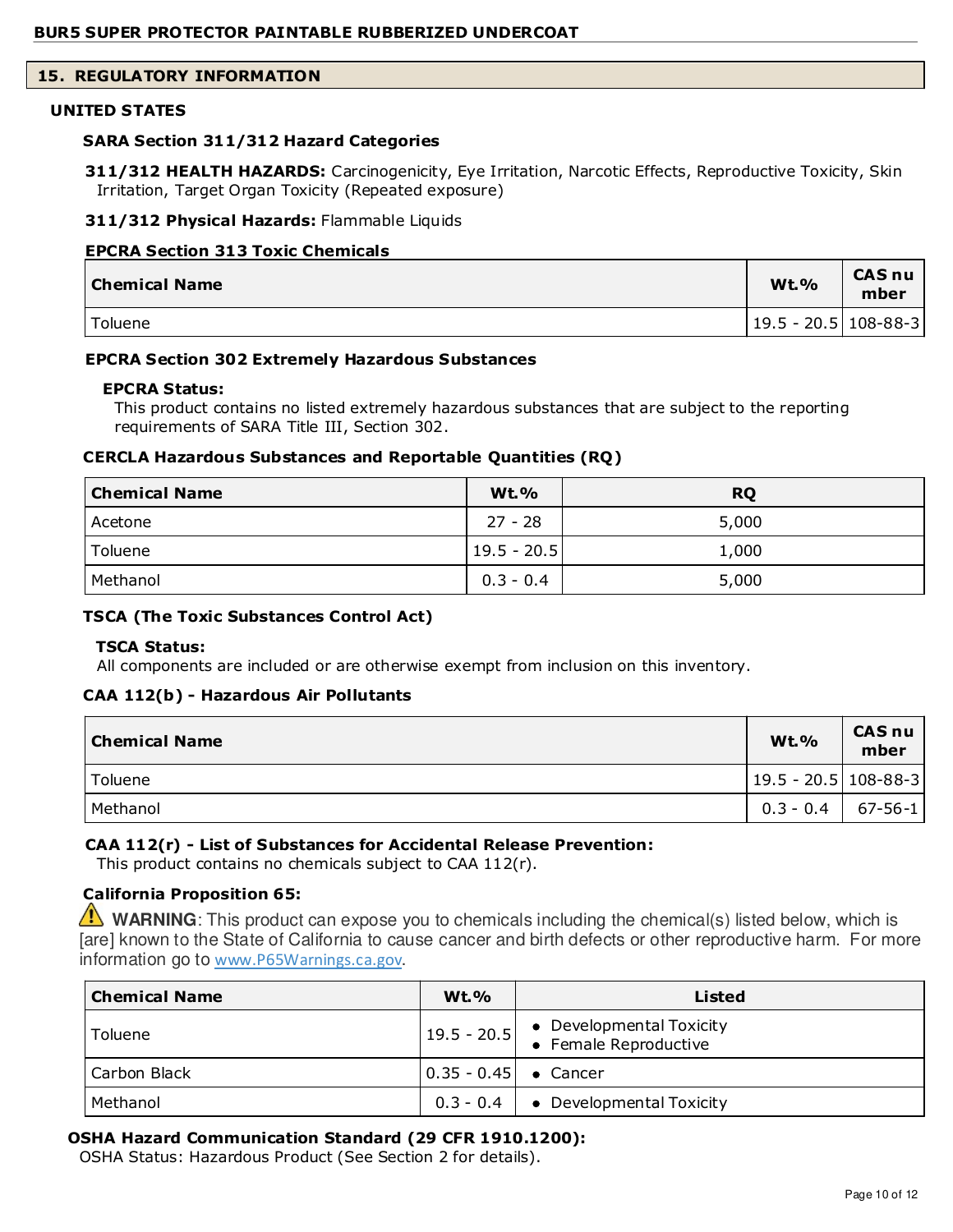This product has been classified in accordance with the hazard criteria of the USA OSHA Hazard Communication Standard (29CFR 1910.1200) and the Safety Data Sheet contains all the information required by the OSHA Hazard Communication Standard (HazCom 2012).

# **CANADA**

# **WHMIS Hazard Symbol and Classification**

See Section 2 for details.

# **WHMIS Regulatory Status:**

This product has been classified in accordance with the hazard criteria of the Canadian Hazardous Products Regulations and the Safety Data Sheet contains all the information required by the Hazardous Products Regulations (WHMIS 2015).

# **WHMIS Classification:**

WHMIS 2015 (Canada) Status: Hazardous Product (See Section 2 for details).

# **CEPA - National Pollutant Release Inventory (NPRI):**

| l Name  | <b>ICAS No.</b> | NPRI Part No. |
|---------|-----------------|---------------|
| Toluene | $108 - 88 - 3$  | 1A, 5 (VOC)   |

# **Domestic Substances List (DSL) / Non-Domestic Substances List (NDSL):**

All components are included or are otherwise exempt from inclusion on this inventory.

**Comments** VOC Content -- See section 9.

# **16. OTHER INFORMATION**

**Reason for Issue:** The Safety Data Sheet was updated.

**Approved By:** Jim Gordon **Title:** R&D Chemist

**Prepared By: Regulatory Compliance <b>Date Revised:** 12/03/2019

**NFPA CODES**

**3 2 0**

**Information Contact:** 905-670-5411

**Revision Summary:** This MSDS replaces the 12/03/2019 MSDS.



**NFPA 30 / 30B Storage Classification:** Flammable Liquid IB

# **Manufacturer Supplemental Notes:** None

**Data Sources:** Not Available

# **Additional SDS Information:**

N/AV Not Available N/AP Not Applicable ND Not yet determined ACGIH American Conference of Governmental Industrial Hygienists CAA The Clean Air Act CCCR The Consumer Chemicals and Containers Regulations